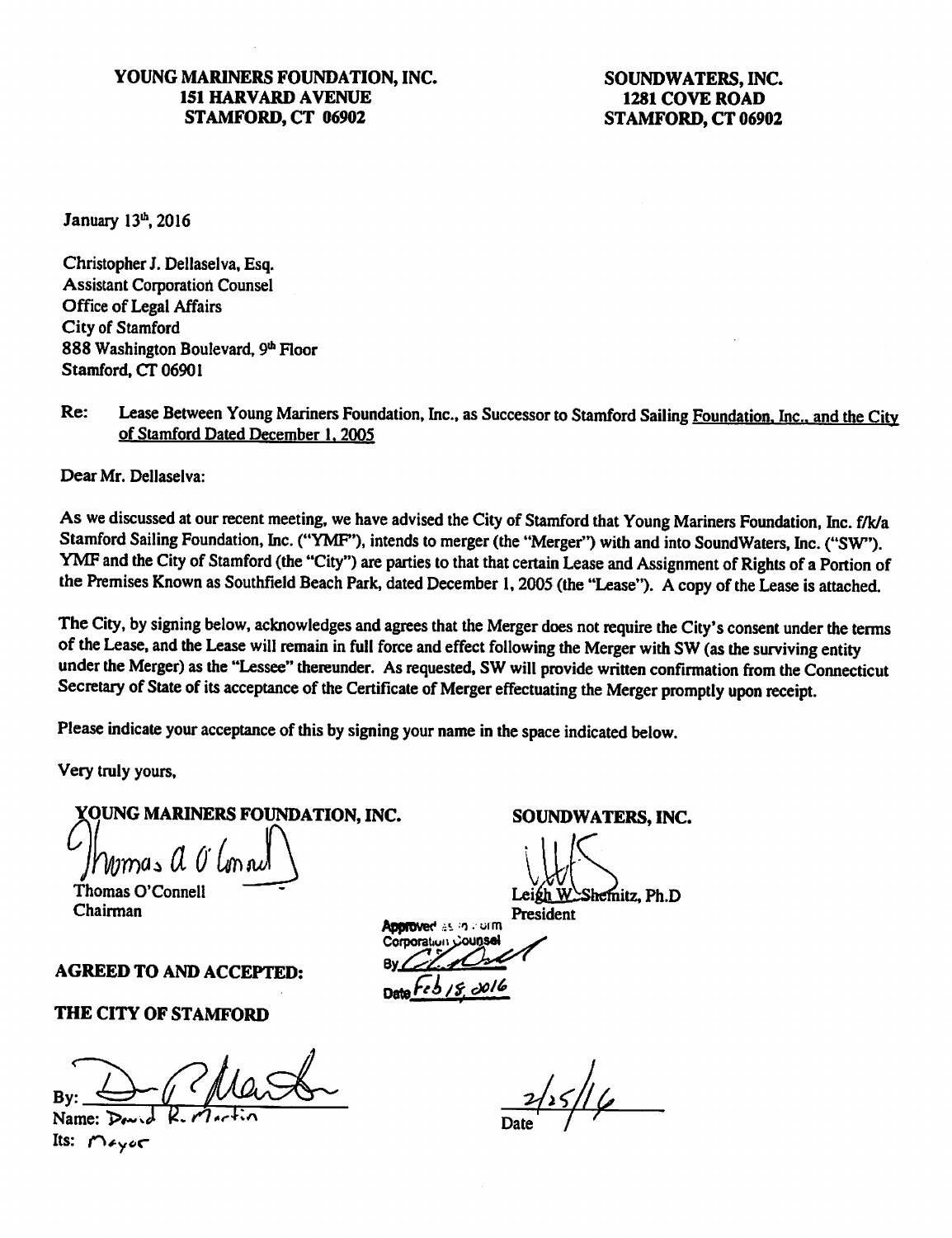law department



# City op Stamford, Connecticut Inter-Ofrce Correspondence

February 18,2016

To: Mayor David R. Martin

From: Chris Deilaselva Assistant Corporation Counsei

#### Re: Merger of Soundwaters & Young Mariners

Dear Mayor Martin,

As you know, Soundwaters has merged with Young Mariners Foundation. I have attached copies of the CT Secretary of State fiiings effectuating that merger. The name of the new organization is Soundwaters, Inc. The name Young Mariners Foundation has been terminated.

As you also know, the City is a party to a December 1,2005, lease and assignment of rights with Young Mariners Foundation f/k/a Stamford Sailing Foundation for a certain portion of John J. Boccuzzi Park f/k/a Southfieid Beach Park. The principals of both Soundwaters and Young Mariners previously sought my opinion as to whether or not that lease and assignment of rights would need to be formally assigned to the new organization before, during or after the merger. I opined that it did not.

The new organization is now asking that you acknowledge and agree that the merger does not require the City's consent per the terms of its lease and assignment of rights with Young Mariners Foundation and that said lease shall remain in full force and effect with the new organization as the City's tenant. If you so acknowledge and agree, please sign the attached letter where indicated and have it returned to my attention.

Thank you in advance for your prompt attention to this matter. You may, of course, contact me at your convenience if i may be of any further assistance to you.

Sincerely,

Chris Deilaselva Assistant Corporation Counsel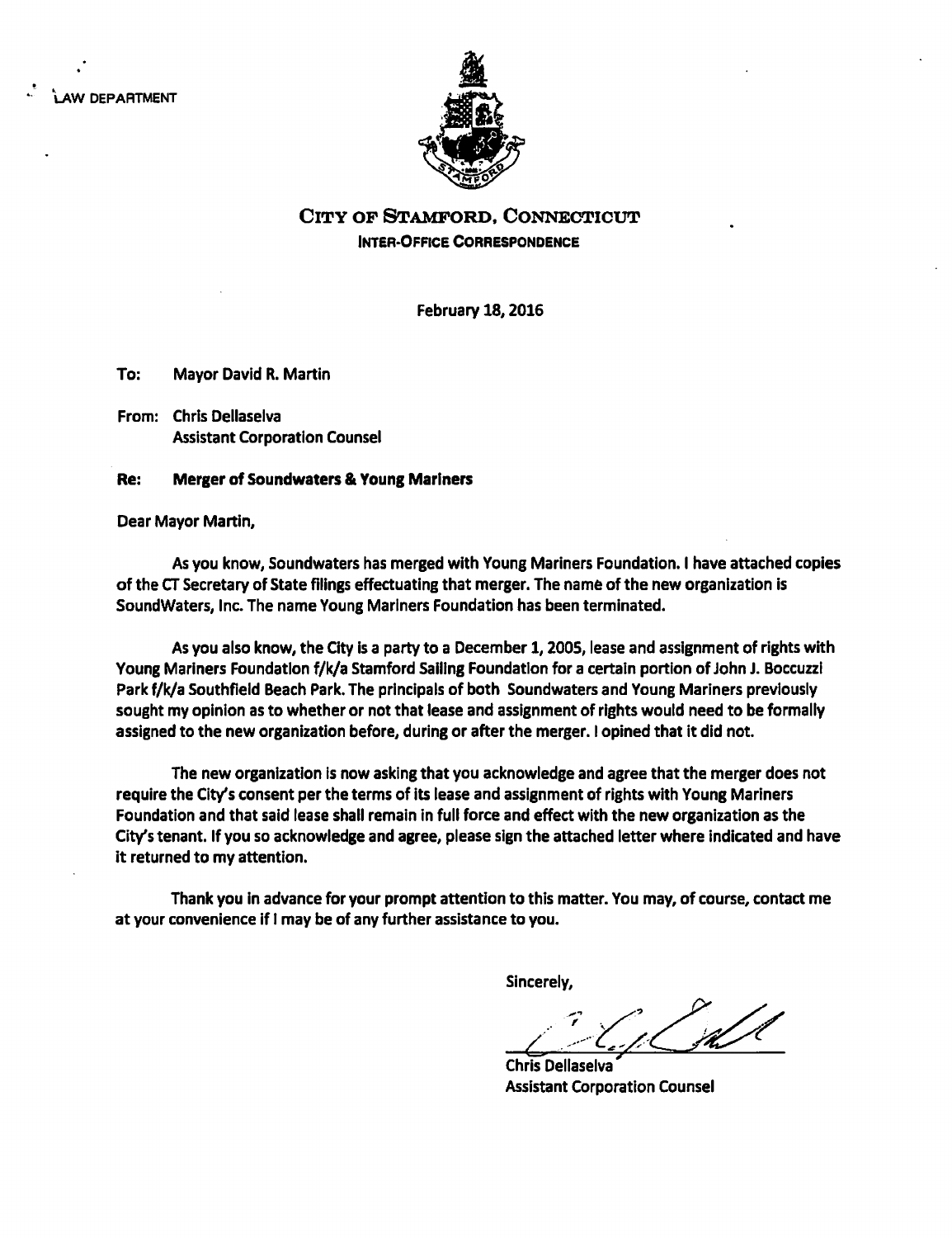### SECRETARY OF THE STATE 30 TRINITY STREET P.O. BOX 150470 HARTFORD, CT 06115-0470

JANUARY 29,2016

 $\frac{1}{2}$  ,  $\frac{1}{2}$ 

∴

DAVID O'MEARA ROBINSON & COLE 280 TRUMBULL STREET HARTFORD, CT 06103

RE: Acceptance of Business Filing

This letter is to confirm the acceptance of a filing for the following business:

SOUNDWATERS, INC.

Work Order Number: 2016029282-001 Business Filing Number: 0005476866 Type of Request: CERTIFICATE OF MERGER File Date/Time: JAN 29 2016 11:00 AM Effective Date/Time: JAN 29 2016 11:00 AM Work Order Payment Received: 70.00 Payment Received: 70.00 Credit on Account: 4424.00 Customer Id: 000000414 Business Id: 0226268

PATRICIA SHANAHAN Commercial Recording Division 860-509-6003 WWW.CONCORD.SOTS.CT.GOV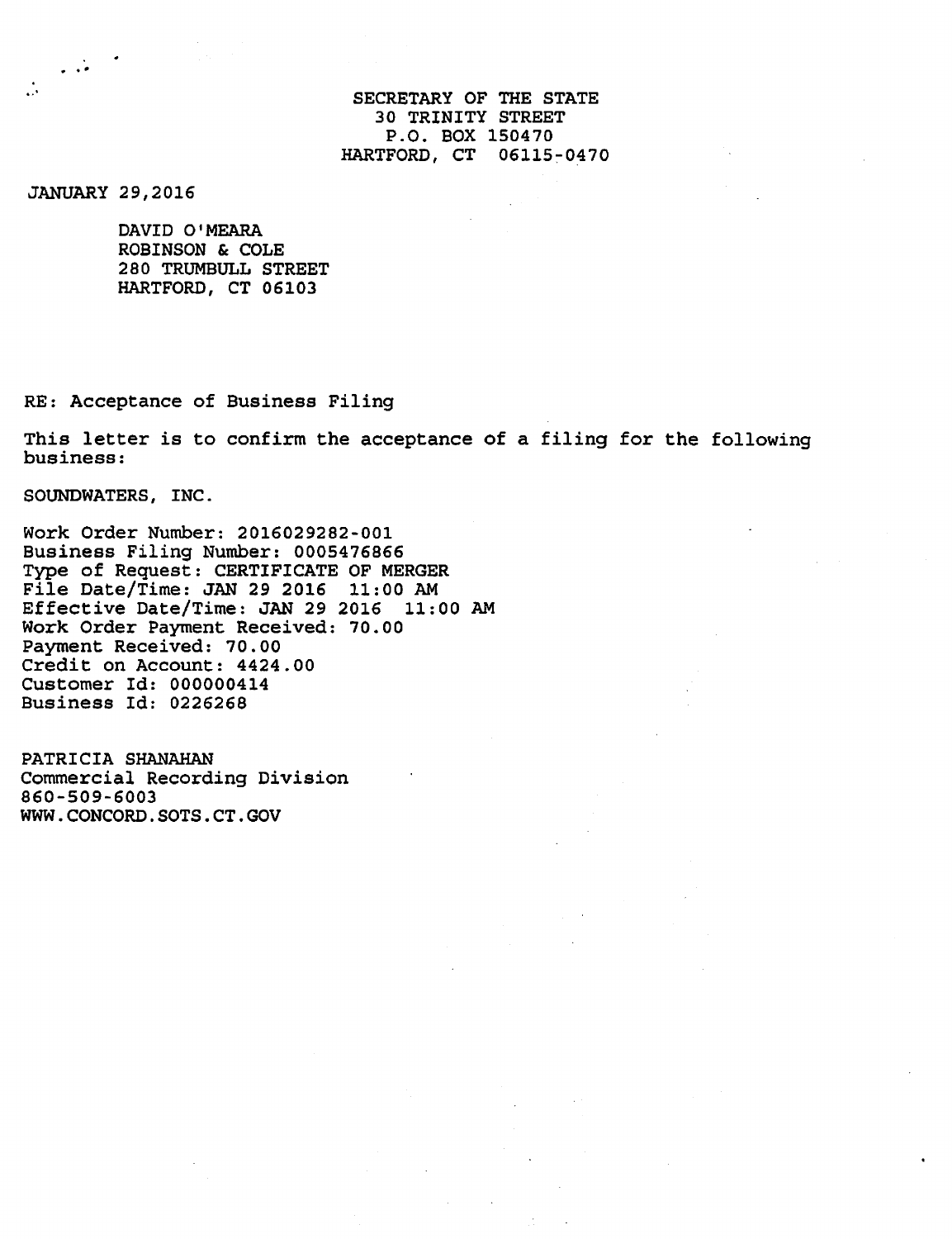#### BUSINESS FILING REPORT

WORK ORDER NUMBER:2016029282-001 BUSINESS FILING NUMBER: 0005476866

 $\mathcal{L}^{\mathcal{L}}(\mathcal{L}^{\mathcal{L}})$  and  $\mathcal{L}^{\mathcal{L}}(\mathcal{L}^{\mathcal{L}})$  . The contribution of  $\mathcal{L}^{\mathcal{L}}$ 

SURVIVING BUSINESS NAME: SOUNDWATERS, INC.

BUSINESS LOCATION; 1281 COVE ROAD 1281 COVE ROAD 1281 COVE ROAD STAMFORD, CT 06902

MAILING ADDRESS: 1281 COVE ROAD

STAMFORD, CT 06902

TERMINATING BUSINESS NAMES:

YOUNG MARINERS FOUNDATION, INC.

\*\* END OF REPORT \*\*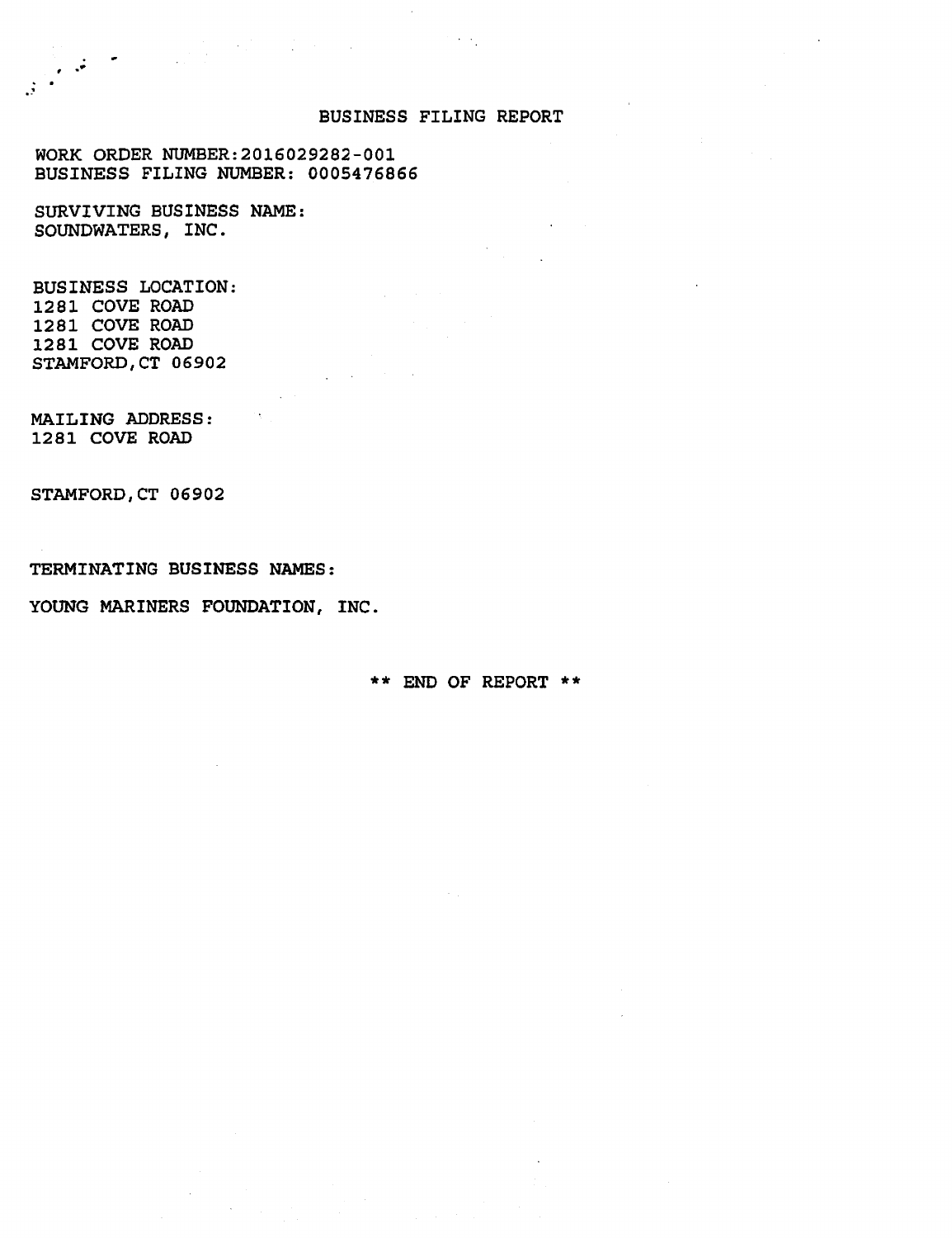# CERTIFICATE OF MERGER OF YOUNG MARINERS FOUNDATION, INC. WITH AND INTO SOUNDWATERS, INC.

# (Under Connecticut General Statutes Section 33-1157 of the Connecticut Revised Nonstock Corporation Act)

Each of the parties to the merger hereby certifies that:

- 1. The names of the parties to the merger are as follows:
	- (a) Young Mariners Foundation, Inc., a Connecticut nonstock corporation; and
	- (b) SoundWaters, Inc., a Connecticut nonstock corporation.
- 2. The name of the corporation that will survive the merger is SoundWaters, Inc. (the "Surviving Corporation").
- 3. The date on which the merger is to be effective is the date this certificate of merger is filed with the Secretary of State of the State of Connecticut.
- 4. The plan of merger did not require the approval of any members of Young Mariners Foundation, Inc. or SoundWaters, Inc.
- 5. The Board of Directors of Young Mariners Foundation, Inc. approved the plan of merger at a meeting held on December 10,2015, in the manner required by Sections 33-1000 to 33-1290, inclusive, of the Connecticut Revised Nonstock Corporation Act (the "Act") and the certificate of incorporation of the corporation, and the Board of Directors of SoundWaters, Inc. approved the plan of merger at a meeting held on December 10, 2015, in the manner required by Sections 33-1000 to 33-1290, inclusive, of the Act, and the certificate of incorporation of the corporation.

[THE NEXT PAGE IS THE SIGNATURE PAGE]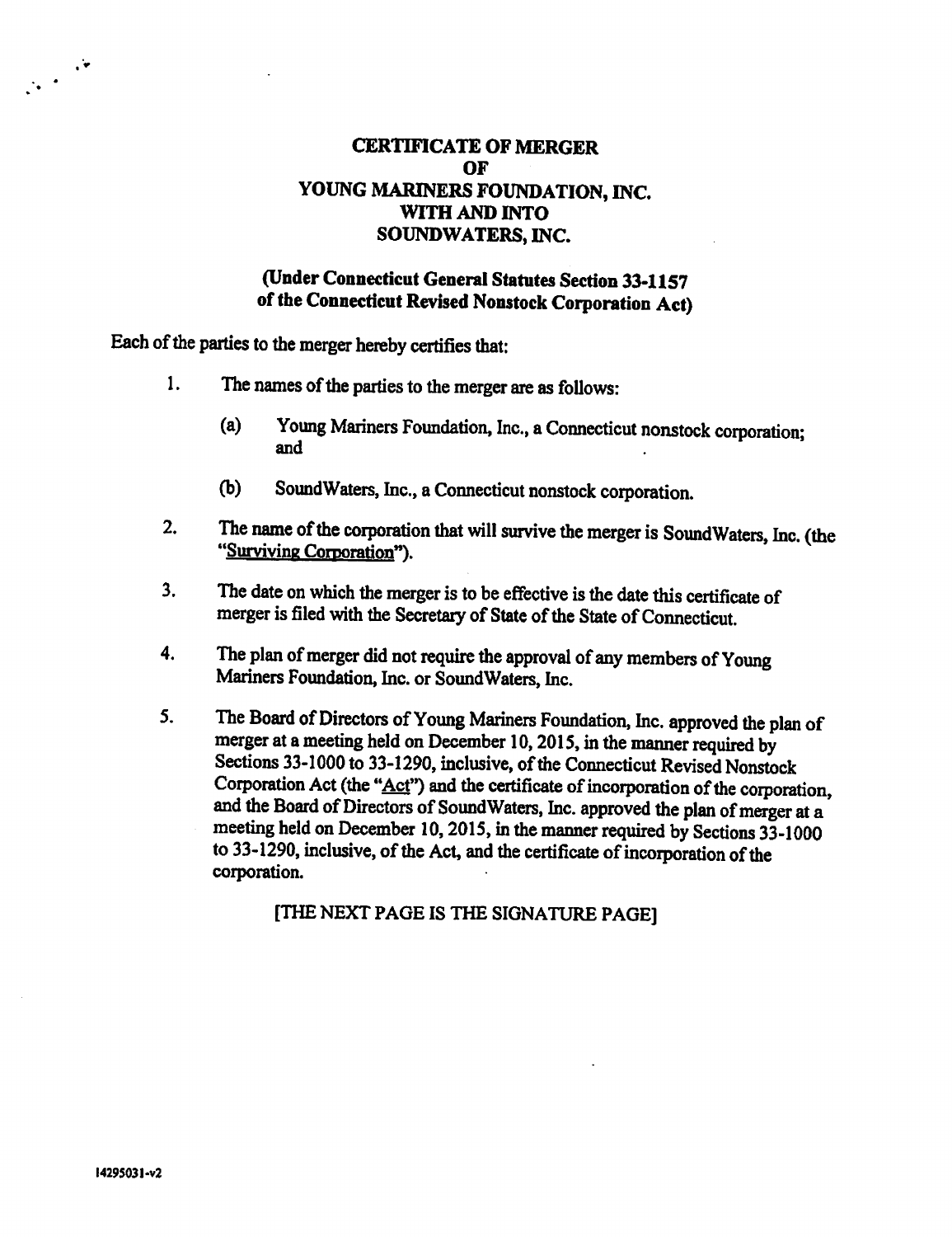IN WITNESS WHEREOF, the parties hereto have caused this Cenificate of Merger to be executed by their respective duly authorized officers as of this 29th day of January, 2016.

تغور

 $\mathcal{N}^{\frac{1}{2}}$ 

YOUNG MARINERS FOUNDATION, INC.

Bv: .OFN.M

Name: THOOTING A O'CONNECC Title: CAAIRMAN YOUNGON ARVERENT FOURMEDU SMC,

SOUNDWATERS, INC.

 $By:$ Name: Seett

Name: Seett Mittle!